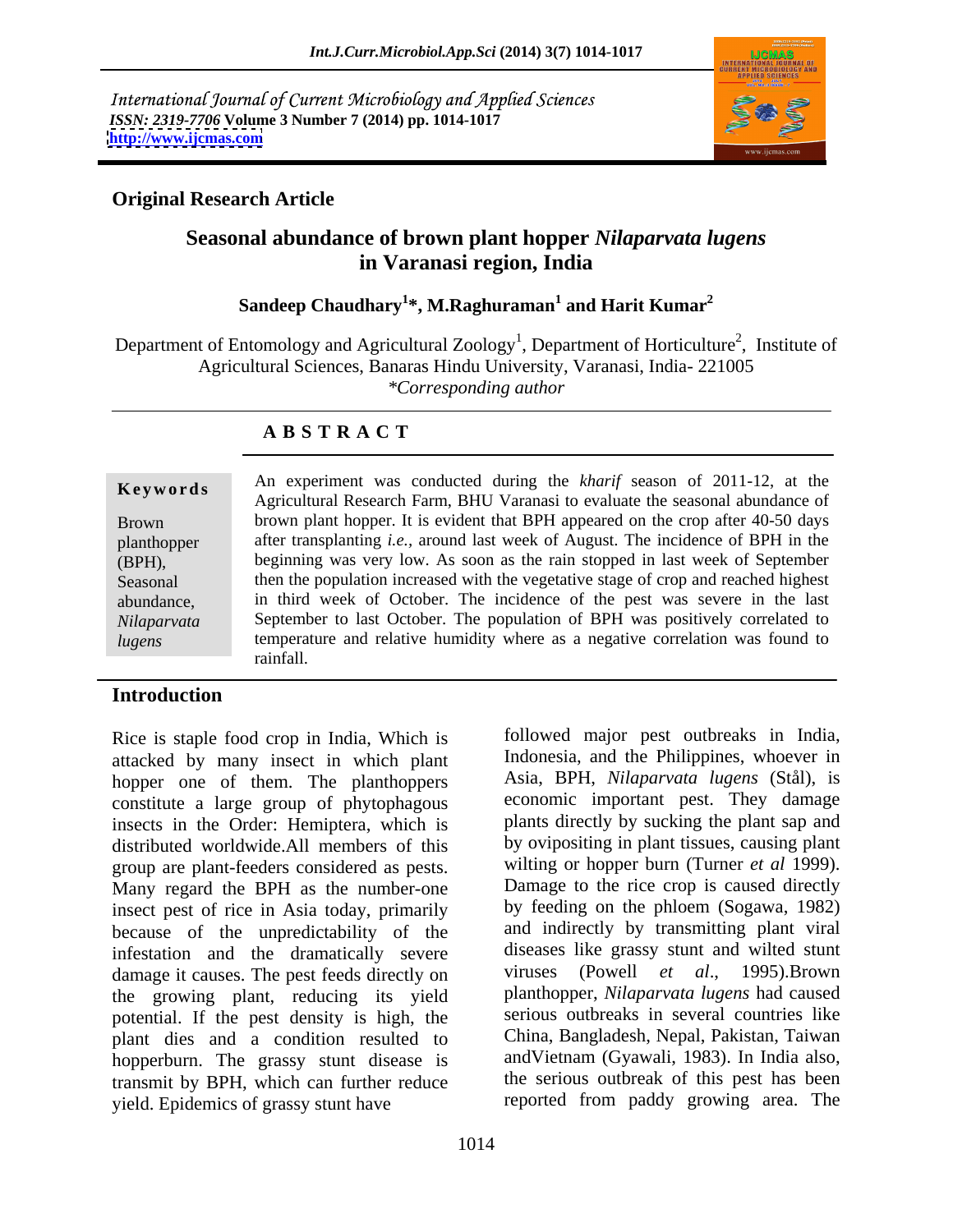losscaused by the BPH, primarily in tropical countries. Also to give perspective to the collected from Agro-meteorological

The geographic situation ofVaranasi lies between  $24^{\circ}$  56' N to  $25^{\circ}$  35' N Latitude and  $82^{\circ}$  14' E to  $83^{\circ}$  24' E Longitude and **Results and Discussion** the elevation ranges from 167.7 to 220.5m The record of BPH population during above the mean sea level, almost in the centre of Indo-gangetic belt. It possesses factors (i.e. rainfall, temperature, relative sub-tropical climate and experiences mean humidity) play important role to oscillating annual rainfall ranging 75 to 100 cm (approx.), most of which is received during kharif season. *kharif* season. Mean maximum temperature experienced during the experiment was 35.3 In the present study, BPH appeared in rice during  $2<sup>nd</sup>$  week of June and the mean crop during last week of August (i.e. 40 days minimum temperature was 16.0 C during  $1<sup>st</sup>$  after transplanting). The peak population of week of November. The maximum rainfall BPH was observed during second week of experienced was 296.20 mm during  $3<sup>rd</sup>$  week

The present course of investigation was reached the harvesting stage around first made on agriculture main farm, Banaras week of November. Similar findings have Hindu University, Varanasi and different farmer fields inRamna, Tikri and adjoining village of Varanasi during kharif season 2011-12 and the data were recorded to BPH negatively correlated to the population of *Nilaparvata lugens*(Stål)of rice, *oryzae sativa,* under prevailing weather conditions. correlated to the population of BPH. The crop was transplanted on July 09 in Krishnaiah*et al*., (2006) also reported a 2011 and the variety, Naati Mansoori was positive correlation with temperature. selectd for present investigation for seasonal Present findings are also on the line with abundance of BPH population and the Jeyarani (2004) who reported the occurrence normal agronomic practices were follow in of the pest peaked during September, the crop grown under the prevailing October and there is a negative correlation condition at agriculture Farm, Banaras between the incidence of the pest and Hindu University, Varanasi and rainfall which is similar to our findings.approximately same agricultural practicesfarmers were also adopted. The

present investigation are found the Observations were made at weekly intervals abundance of BPH population in relation to throughout the crop season, number of abiotic factors and summarizes the few brown plant hopper per 5 hills were scattered reports of crop damage and recorded. The meteorological data Rainfall, importance of the insect, an attempt is made Observatory, Department of Agronomy, to estimate the monetary value of the pest Institute of Agricultural Sciences, BHU for problem and relation to management of BPH *Kharif* season 2011-12.During the course of as abiotic factors. investigation the weather parameters viz., **Materials and Methods rainfall and relative humidity were recorded** Temperature and Relative Humidity were collected from Agro-meteorological maximum andminimum temperatures, and the population of BPH was correlated with the abiotic factors.

# **Results and Discussion**

present investigation indicated that abiotic the BPH population in rice ecosystem during *kharif* season.

of September. population of BPH decreased as the crop October (i.e. standard week was-42). The been reported by Sachan*et al.,* (2006).

> The rainfall and relative humidity were BPH whereas temperature was positively positive correlation with temperature.<br>Present findings are also on the line with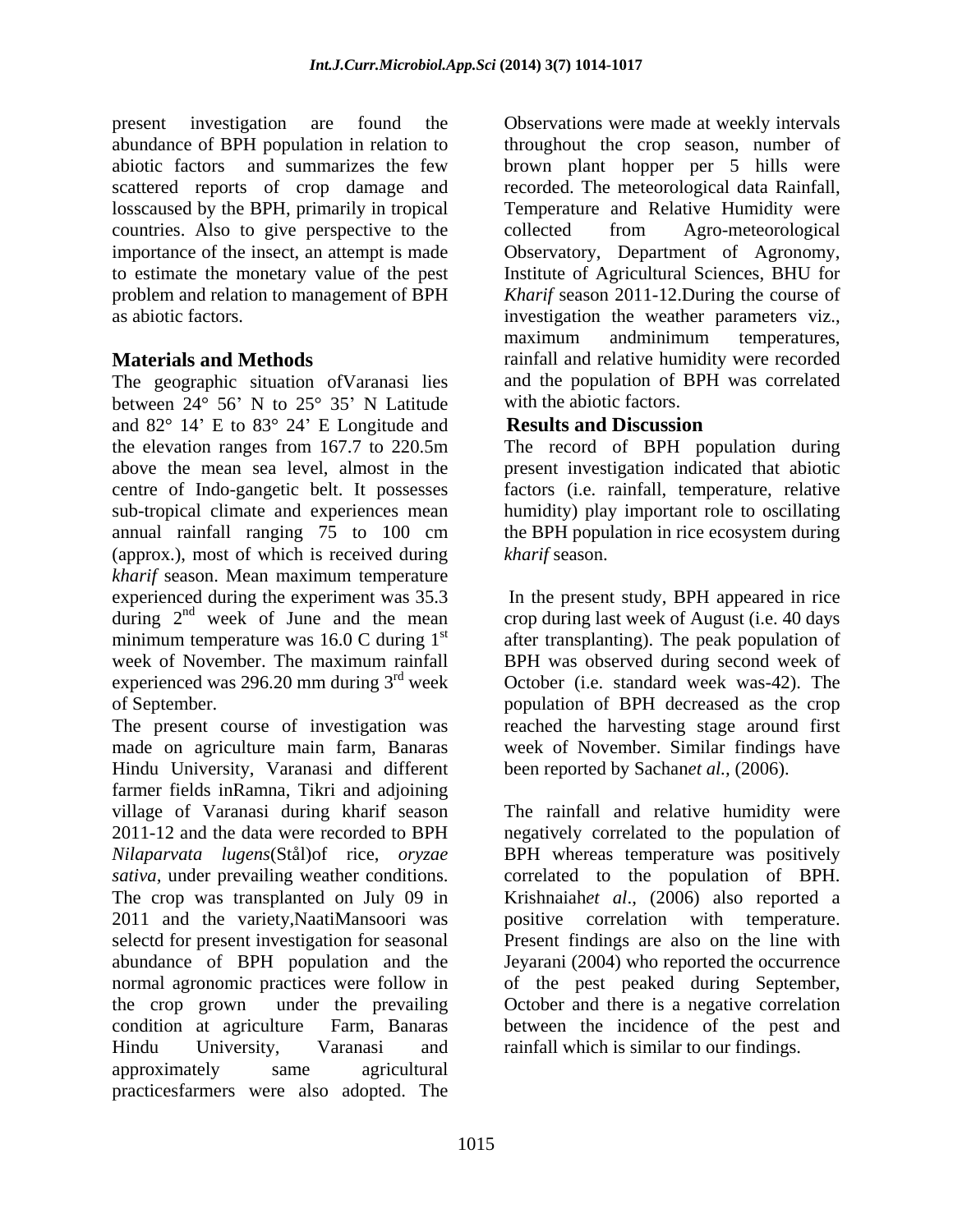| Month/year Standard |            | Crop           | No.                | Mean          |                                   | Total                      |
|---------------------|------------|----------------|--------------------|---------------|-----------------------------------|----------------------------|
|                     | weeks      | phenology      | $of$ BPH $ $ temp. |               | <b>Mean</b><br><b>R.H.</b><br>(%) | rainfall                   |
|                     |            |                |                    |               |                                   | $\mathbf{m}$               |
|                     |            | (week of       | /hill              | $(\Box C)$    |                                   |                            |
|                     |            | transplanting) |                    |               |                                   |                            |
| August              | 31         |                |                    |               |                                   |                            |
|                     |            |                |                    |               |                                   |                            |
|                     |            |                |                    |               |                                   |                            |
|                     |            |                |                    |               |                                   |                            |
|                     |            |                |                    |               |                                   |                            |
|                     |            |                | 5.62               | 28.15         | 72.1                              |                            |
| September -         |            |                | 7.26               | 30.2          | $\frac{75.3}{60.69}$              | $\frac{1.2}{42.8}$<br>28.6 |
|                     |            |                | 5.38               | 29.95         |                                   |                            |
|                     |            | 10             | 6.84               | 29.1          | 69.1                              | 168.8                      |
|                     |            |                |                    |               |                                   |                            |
|                     |            |                | 8.84               | 28.4          |                                   | 6.4                        |
|                     |            | 1 <sub>0</sub> | 10.23              | 29.85         | $\frac{73.0}{69.5}$               |                            |
| October -           |            | $1^{\circ}$    | 11.64              | 27.15         | 66.0                              |                            |
|                     | $\sqrt{2}$ | 14             |                    | $12.94$ 27.45 | 61.0                              | 0.6                        |
|                     |            | 15             | $10.45$ 28.3       |               | $\boxed{70.0}$                    |                            |
|                     |            |                |                    |               |                                   |                            |
|                     |            | 16             | 8.23               | 26.05         | 72.0                              |                            |
| November -          |            | 1 <sub>7</sub> | 4.23               | 25.75         | 60.0                              |                            |
|                     | 46         | 18             | 3.21               | 23.4          | 65.5                              |                            |

**Table.1** Influence of abiotic factor on seasonal incidence of BPH during Kharif 2011

**Table 2 .** Relation of weather parameter with BPH population

| <b>Pest</b>        | <b>Correlation coefficient values(r)</b>  |            |                                                  |                  |
|--------------------|-------------------------------------------|------------|--------------------------------------------------|------------------|
|                    | $\sim$ $\sim$<br><b>Mean temp.</b> $(97)$ | Mean R.H.  | <b>Total rainfall</b>                            |                  |
|                    |                                           | (0)        | the control of the control of<br>$(\mathbf{mm})$ |                  |
|                    |                                           |            |                                                  |                  |
| Brown plant hopper | 0.351                                     | 0.053<br>. | $-0.167$                                         | $\Omega$<br>0.44 |

Temperature was positively correlated mean temperature recorded significant

It is evident from table-2 that abundance hopper (r = 0. 053 in 2011**)**while the of number ofbrown plant hopper(BPH) population in terms of per hill and between total rainfall and population of Correlation coefficient between different brown plant hopper  $(r = -0.167 \text{ in } 2011)$ . weather parameters and population of brown plant hopper revealed that, the

with the abundance of BPH. Khan and positive correlation with population of Misra (2003) showed a similar relation brown plant hopper with a correlation with these parameter.  $\text{coefficient}(r = 0.351 \text{ in } 2011)$ and the **Correlation between abundance and** Mean relative humidity was also positive **abiotic factors abiotic factors abiotic factors** Negative correlation was